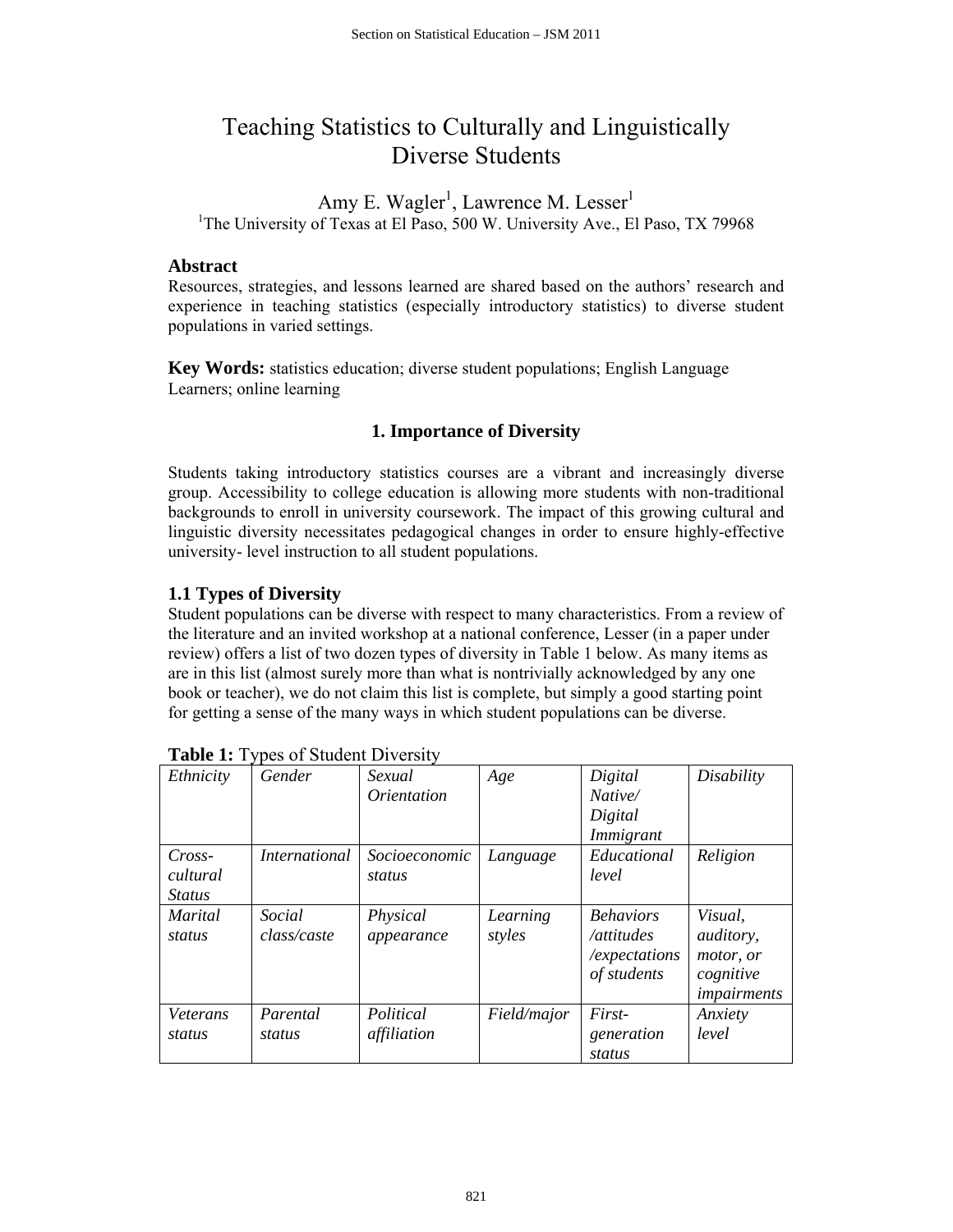Students from diverse cultural or language backgrounds may not always respond in the same way to traditional statistics classroom instruction. We will share ideas about how to communicate statistical concepts in a manner more appropriate for students of diverse perspectives. A strength of these strategies is that they are valuable not only to distinct student populations but also assist the general population as well, thus providing more equal access to statistical ideas and knowledge for all students. For example, strategies that help English language learners usually help all students because Lesser and Winsor (2009) discuss research that indicates that students of all levels of English proficiency struggle with academic language used in statistics courses.

Lesser (2010) reviewed many ways in which diversity concepts are already embedded or potentially embedded in statistics concepts – both in the teaching of statistics as well as in the practice of statistics. Given the undeniable increasing diversity of the student populations college instructors face, we argue that diversity can and should be embraced for its opportunities and resources rather than resisted and reduced to a set of obstacles and challenges.

#### **1.2 Examples Specific to Our Course**

Our introductory statistics course uses a statistics literacy approach, usually including at least chapters 1-11 and 16 of Utts (2005). The course is taken mainly by pre-service elementary or middle school teachers, with 10-15% of enrollees consisting of students from other majors satisfying a common core requirement.

It may be natural for instructors thinking about diversity to focus most of their initial attention on the most common aspects of diversity in their particular student population. For example, a large majority of the students in our introductory statistics class (Stat 1380) are women, which is one reason Lesser (2009) incorporated a gender equity component to the course to illustrate some statistical ideas using examples with a gender equity context, and also raise awareness about opportunities for women in such STEM fields as statistics. Because a large majority of the students are pre-service teachers, Lesser modeled progressive pedagogy and raised awareness of curriculum standards (e.g., the Pre-K-12 GAISE Guidelines, the NCTM Standards, the Texas Essential Knowledge and Skills, English Language Proficiency Standards, etc.) and resources (online collections of datasets, applets, manipulatives, and webinars; teacher-friendly publications such as *Statistics Teacher Network*, *Teaching Statistics*, etc.).

Also, a large fraction of the students in our introductory statistics course either are/were English language learners themselves and/or are future teachers who will likely soon teach in El Paso classrooms that include English language learners. Therefore, our diversity focus has a large component on English language learners, informed by the case study research of Lesser and Winsor (2009), which has a teacher-friendly summary of implications in Lesser (2011). Based on the aforementioned papers (which can be consulted to unpack these strategies further), Lesser compiled in Table 2 below a handout listing strategies for statistics classrooms with English language learners.

Another type of diversity in statistics education is in the learning environment itself. Section 2 of this paper deals with Wagler's innovation in launching the first online section of our course and the first-person pronouns in that section refer to her.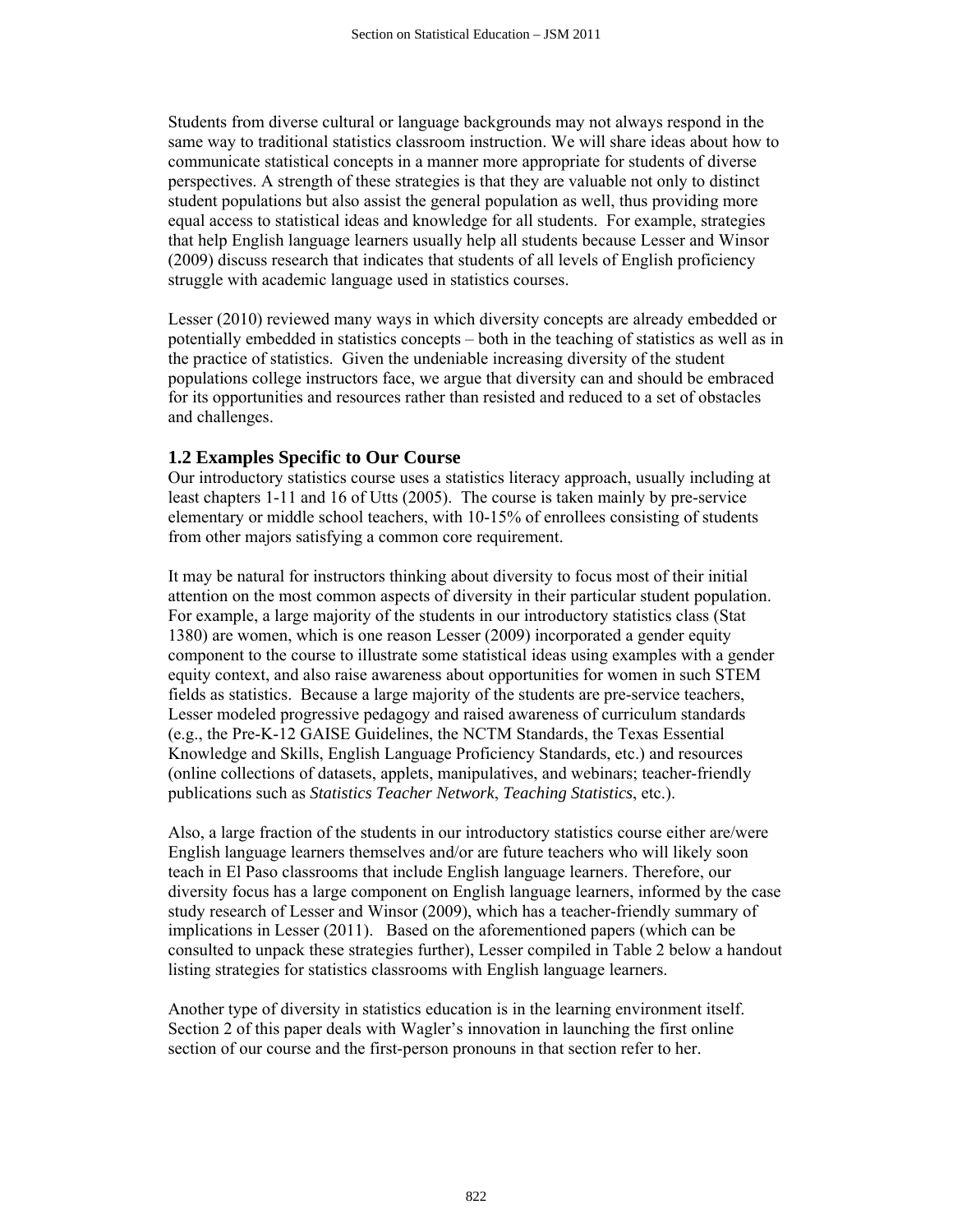| <b>Strategy</b>          | Specific examples (in statistics)                                        |                                                                    |  |  |  |
|--------------------------|--------------------------------------------------------------------------|--------------------------------------------------------------------|--|--|--|
| 1. Identify important    | from Lesser & Winsor $(2009, p. 12)$ :                                   |                                                                    |  |  |  |
| words that are highly    | mode                                                                     | moda                                                               |  |  |  |
| similar in sound and/or  | median                                                                   | mediana                                                            |  |  |  |
| appearance, so that      | mean                                                                     | promedio                                                           |  |  |  |
| these can be explicitly  | average                                                                  | media                                                              |  |  |  |
| distinguished,           | on average                                                               | por término medio                                                  |  |  |  |
| especially if they are   | average (ordinary)                                                       | mediano                                                            |  |  |  |
| typically encountered    | medium (i.e., size)                                                      | medio                                                              |  |  |  |
| in close proximity       | the middle one                                                           | el de en medio                                                     |  |  |  |
|                          |                                                                          |                                                                    |  |  |  |
|                          | also: causal/casual; discrete/discreet; compliment/complement            |                                                                    |  |  |  |
| 2. Identify words with   | random; confidence; population; bias;                                    |                                                                    |  |  |  |
| a (possibly different)   | independent; normal; significant                                         |                                                                    |  |  |  |
| "everyday meaning",      |                                                                          |                                                                    |  |  |  |
| so they can be           |                                                                          |                                                                    |  |  |  |
| explicitly distinguished |                                                                          |                                                                    |  |  |  |
| 3. Phrases $>$ knowing   | "at least six"; "in the long run"; "expected value"                      |                                                                    |  |  |  |
| each word                |                                                                          |                                                                    |  |  |  |
| 4. Identify important    | Statistics vs. math usage:                                               |                                                                    |  |  |  |
| words that have a        | mode (TI graphing calculator), range, mean, variation, estimate          |                                                                    |  |  |  |
| different meaning in     | (verb), normal, skew                                                     |                                                                    |  |  |  |
| another academic         |                                                                          |                                                                    |  |  |  |
| register                 |                                                                          |                                                                    |  |  |  |
| 5. Identify words or     | bias; $N; p; \alpha$                                                     |                                                                    |  |  |  |
| symbols that can have    |                                                                          |                                                                    |  |  |  |
| more than one meaning    |                                                                          |                                                                    |  |  |  |
| even within your field   |                                                                          |                                                                    |  |  |  |
| 6. Be explicit about     | Median, second quartile, 50 <sup>th</sup> percentile; Line of fit, least |                                                                    |  |  |  |
| when you assess          | squares line, regression line; z-score, standard(ized) score;            |                                                                    |  |  |  |
| recognition of multiple  | scatterplot, scatter graph, scatter diagram, X-Y plot;                   |                                                                    |  |  |  |
| terminology for same     | boxplot, box-and-whisker plot; stemplot, stem-and-leaf plot              |                                                                    |  |  |  |
| concept                  |                                                                          |                                                                    |  |  |  |
| 7. Identify content-     |                                                                          | from Lesser & Winsor (2009, pp. 25-26): Spanish counterparts       |  |  |  |
| related resources that   | of collections of applets (http://nlvm.usu.edu/es/nav/ and               |                                                                    |  |  |  |
| may help students in     | www.eduteka.org/MI/master/interactivate/);                               |                                                                    |  |  |  |
| their first language     |                                                                          | bilingual math glossaries or terms handbooks (e.g., COMAP);        |  |  |  |
|                          |                                                                          | multilingual handbook of terms at http://isi.cbs.nl/glossary/      |  |  |  |
| 8. Use streamlined       |                                                                          | "Arrange the observations in increasing order and locate the       |  |  |  |
| language                 | median M in the ordered list of observations. The first quartile         |                                                                    |  |  |  |
|                          |                                                                          | is the median of the observations whose position in the ordered    |  |  |  |
|                          |                                                                          | list is to the left of the location of the overall median" in a    |  |  |  |
|                          |                                                                          | textbook was changed to "Use the median to split the data set      |  |  |  |
|                          |                                                                          | into two halves – an upper half and a lower half. The first        |  |  |  |
|                          | quartile is the median of the lower half."                               |                                                                    |  |  |  |
| 9. Offer (everyday)      |                                                                          | Collection of analogies (e.g., Martin, 2003); use of "median" in   |  |  |  |
| context as a conceptual  |                                                                          | <i>FAPP</i> 8e textbook: "just as a median divides a road into two |  |  |  |
| resource                 |                                                                          | halves (with opposite directions of travel), a median divides a    |  |  |  |
|                          | dataset into two halves!"                                                |                                                                    |  |  |  |

**Table 2:** Strategies for English Language Learners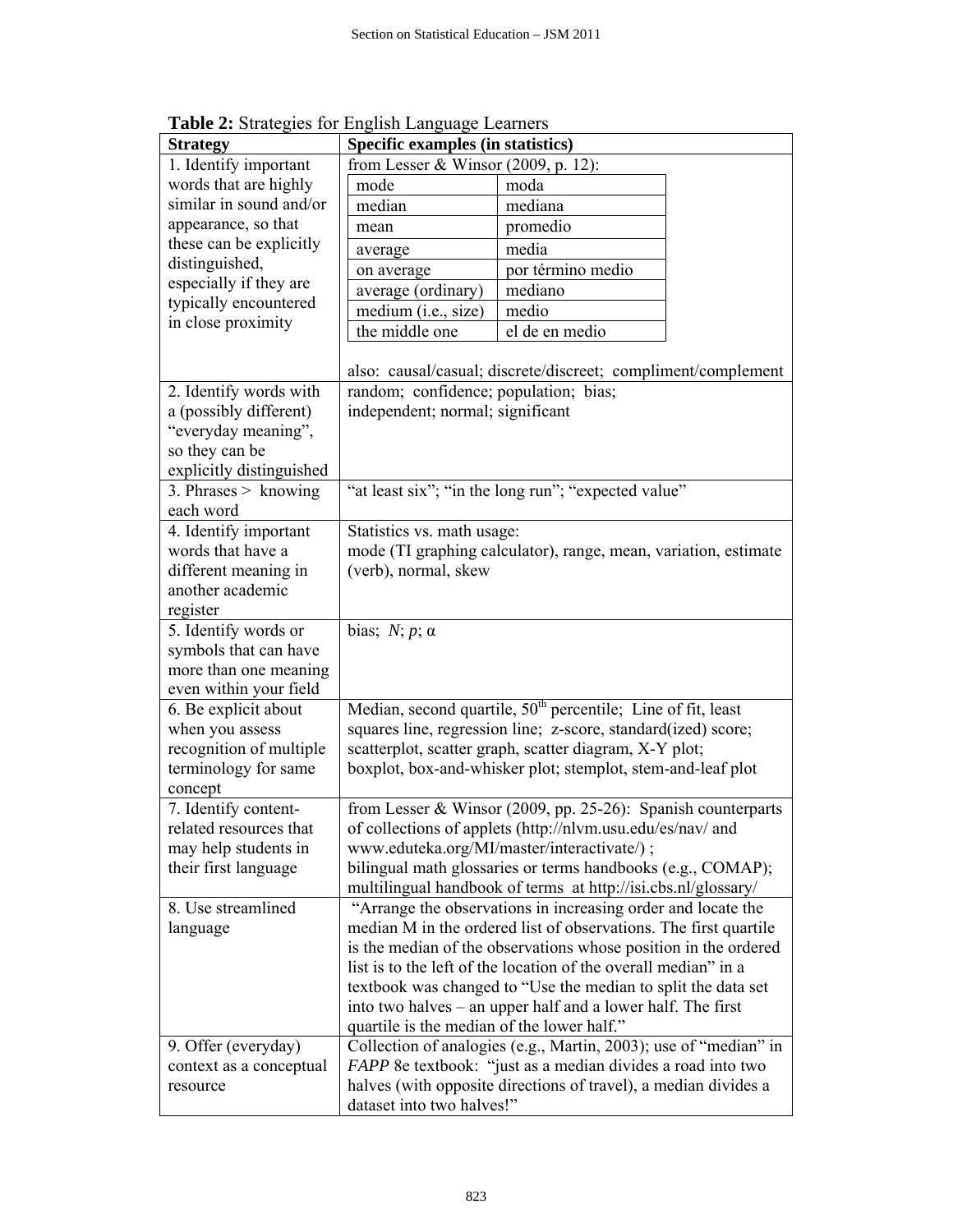| 10. Be aware what        | Lesser & Winsor $(2009, p. 20)$ : courtroom analogy for             |                                                              |  |  |  |
|--------------------------|---------------------------------------------------------------------|--------------------------------------------------------------|--|--|--|
| contexts or analogies    | hypothesis testing typically has the null hypothesis of             |                                                              |  |  |  |
| commonly used in your    | innocence, but this is not what ELLs from countries with a          |                                                              |  |  |  |
| field may have cultural  | Napoleonic Code of Law are used to; the currency they grew          |                                                              |  |  |  |
| pitfalls                 | up with may not have "heads" and "tails"; the Utts (2005) ski       |                                                              |  |  |  |
|                          | resort exercise may not work well in El Paso!                       |                                                              |  |  |  |
| 11. Consider how         | Consider this: How might a student convey when the mean             |                                                              |  |  |  |
| informal language or a   | can exceed the median, even if she can't readily generate a         |                                                              |  |  |  |
| picture may indicate     | phrase like "unimodal, right-skewed distribution"?                  |                                                              |  |  |  |
| conceptual               |                                                                     |                                                              |  |  |  |
| understanding            |                                                                     |                                                              |  |  |  |
| 12. Scaffold learning of | ,,<br>"Z is the number of that a value is above the                 |                                                              |  |  |  |
| new vocabulary with      | "The <i>p</i> -value obtained was ______, which is [less / greater] |                                                              |  |  |  |
| "sentence frames",       | our preset significance level of, and therefore we<br>than          |                                                              |  |  |  |
| "word squares", etc.     | reject / fail to reject] the null hypothesis that                   |                                                              |  |  |  |
|                          | mean                                                                | el promedio                                                  |  |  |  |
|                          | la suma de los valores de                                           | En el conjunto $\{1, 2, 3, 4,$                               |  |  |  |
|                          | los datos dividida por el                                           | 20} para encontrar el                                        |  |  |  |
|                          | número de elementos en la                                           | promedio suma todos los                                      |  |  |  |
|                          | suma                                                                | números y divide por 5                                       |  |  |  |
|                          |                                                                     | porque hay cinco                                             |  |  |  |
|                          | the sum of the values in                                            | elementos en el conjunto.                                    |  |  |  |
|                          | the dataset divided by the                                          |                                                              |  |  |  |
|                          | number of elements in the                                           | $el$ promedio $=$                                            |  |  |  |
|                          | dataset                                                             | $(1 + 2 + 3 + 4 + 20) / 5 = 6$                               |  |  |  |
|                          |                                                                     |                                                              |  |  |  |
|                          |                                                                     | the 'balance point' or                                       |  |  |  |
|                          |                                                                     | 'leveling value' of the                                      |  |  |  |
|                          |                                                                     | data                                                         |  |  |  |
| 13. Multiple             | here is the 'balance point' representation of the mean:             |                                                              |  |  |  |
| representations to make  |                                                                     |                                                              |  |  |  |
| learning more visual     | 90<br>92<br>93                                                      | 97                                                           |  |  |  |
| $&$ less language-       |                                                                     |                                                              |  |  |  |
| dependent)               | $mean = 93$                                                         |                                                              |  |  |  |
|                          |                                                                     | can be extended to explore Simpson's paradox (Lesser, 2001); |  |  |  |
|                          | PROPORTION HIRED                                                    |                                                              |  |  |  |
|                          |                                                                     |                                                              |  |  |  |
|                          |                                                                     |                                                              |  |  |  |
|                          | <b>NOMEN</b>                                                        |                                                              |  |  |  |
|                          |                                                                     | 45                                                           |  |  |  |
|                          |                                                                     |                                                              |  |  |  |
|                          |                                                                     |                                                              |  |  |  |
|                          | Text Box:                                                           |                                                              |  |  |  |
|                          |                                                                     | 20 people                                                    |  |  |  |
|                          |                                                                     | overall                                                      |  |  |  |
|                          |                                                                     |                                                              |  |  |  |
| Also: Group work;        | Lesser and Winsor (2009)                                            |                                                              |  |  |  |
| active learning; more    |                                                                     |                                                              |  |  |  |
| wait time; emphasize     |                                                                     |                                                              |  |  |  |
| setups; build on         |                                                                     |                                                              |  |  |  |
| everyday language        |                                                                     |                                                              |  |  |  |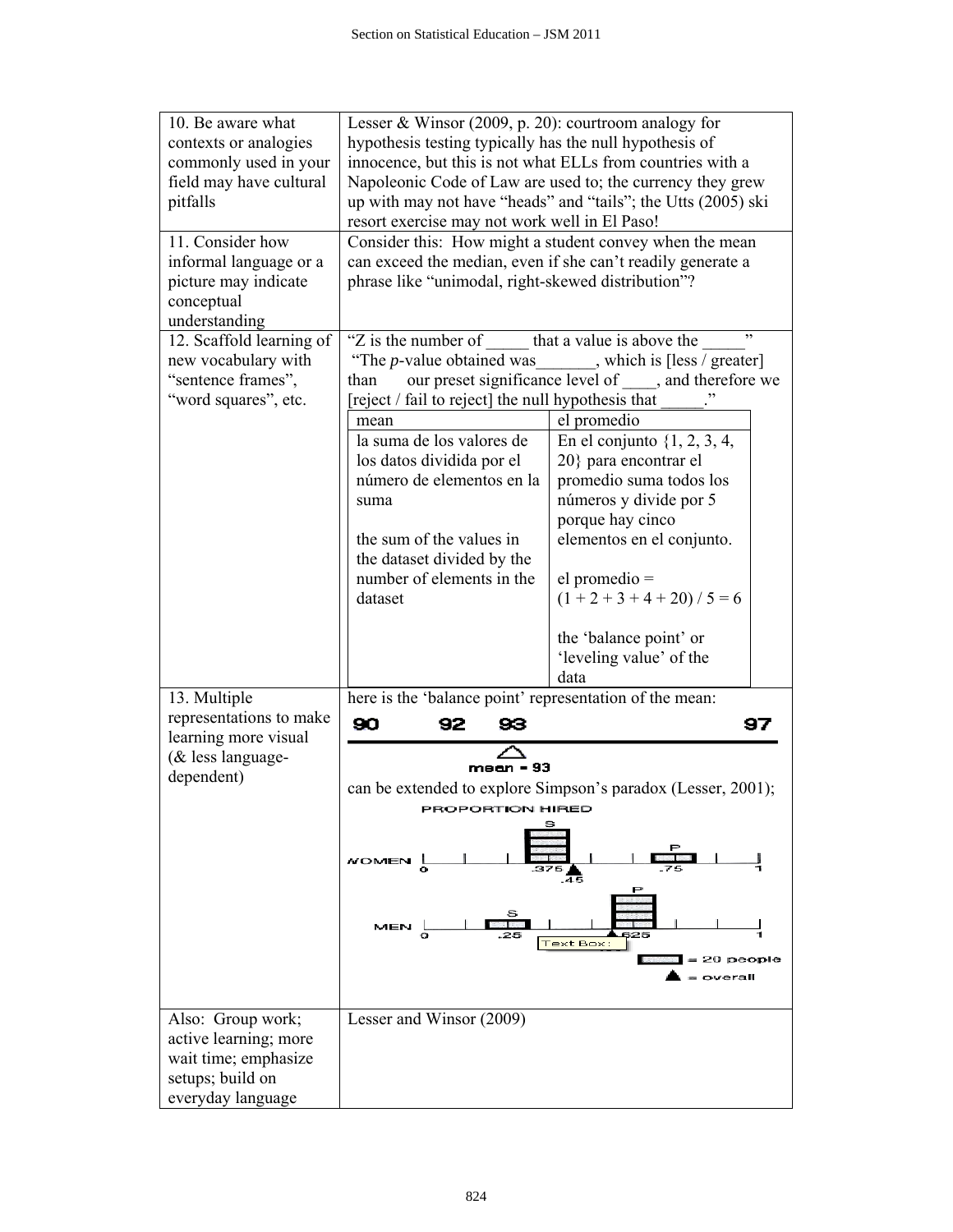## **2. Teaching Diverse Student Populations in an Online Environment**

A definite trend in higher education is the movement of undergraduate courses to the online environment (SCUP, 2007). While many instructors focus on creating online courses that mimic as close as possible the f2f learning environment, it seems preferable to take a step back and consider how the online environment may be a flexible and affirming environment for diverse student populations. In the following sections, an online statistics course is described that was offered to a student population with a high proportion of ELLs, and subsequently, research informed findings are presented about teaching diverse students populations in an online environment.

#### **2.1 Description of Online Statistics Class and Student Population**

The online statistics course discussed in this manuscript is a "statistical literacy" course taught at a large urban university in the Southwest with a majority of dominant Spanishspeaking students. The course was designed to align with the GAISE recommendations and particularly focused on developing "statistical literacy" for consumers of statistics rather than producers of statistics. In the pilot semester (spring 2011), there were 60 students enrolled in the course where 3.45% were freshman, 27.59% were sophomores, 31.03% were juniors, 27.59% were seniors and 10.34% were graduate students. Most sections of this course are geared to pre-service teachers, but the online version had a significant proportion that was not pre-service teachers (24.14% elementary school preservice, 6.90% secondary pre-service, and 68.97% not pre-service teachers). The class was almost equally divided between ELLs and non-ELLs (48.15% had native language of English and 48.15% had native language of Spanish and 3.70% self-identified "Español", [Spanish], as his/her native language). This cohort provides a reasonable combination of native English and non-native English speakers along with a diverse array of ages and backgrounds.

#### **2.2 English Language Learners and the Online Classroom**

ELLs bring a diverse array of perspectives to either an online or f2f (face-to-face) statistics class. The contribution of ELLs to an introductory statistics classroom, when their viewpoints and strengths are valued, is an asset that should be cultivated and recognized. As with any other student population, ELLs can contribute new perspectives on the content of the class if and when the instructor is prepared to provide a platform from which their voice may be heard. As noted by Lipske (2004, p. 2),

"An in-class section may offer teachers greater pedagogical flexibilities for group tasks, and it may provide more support for most learners to develop their L2 language proficiencies by allowing them to work with sympathetic classmates who are undergoing a similar acculturation process. However, an on-line section may provide teachers greater monitoring abilities during group work, and it may provide a more nurturing environment for the most reticent learners to develop confidence in their L2 abilities. On-line groups, however, face unique challenges because they are reliant on timely member participation in order to complete assignments. Additionally, in-class sections may enhance writing fluency whereas on-line sections may help students to develop more formal academic writing styles."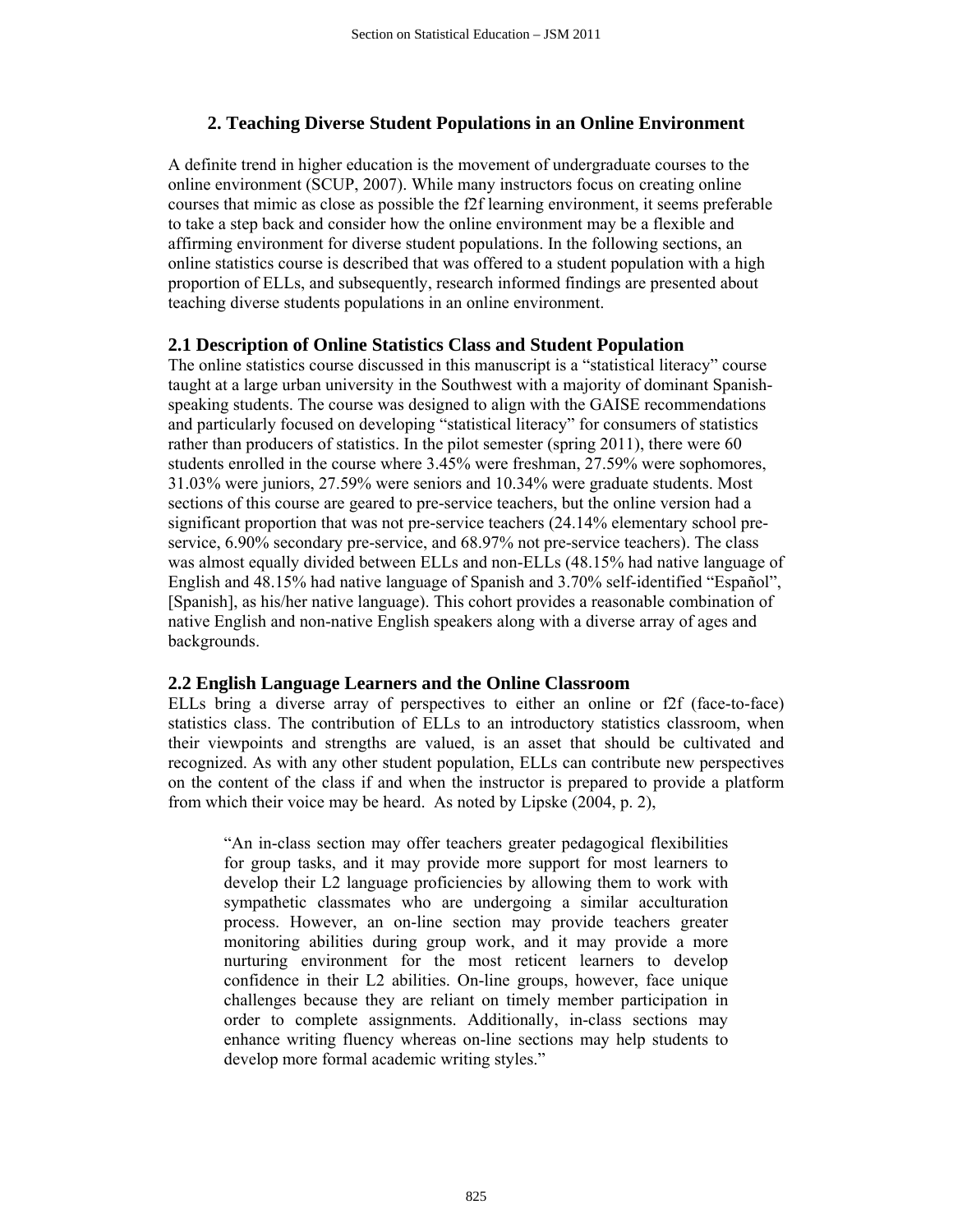This highlights three important advantages of the online environment for ELLs which are discussed in detail below.

#### *2.2.1 Advantages of an online environment for ELLs*

First, ELLs are often very reticent to speak up in f2f settings (Ware, 2004). Consistent with the GAISE recommendations (ASA, 2010), many statistics instructors are including time for active learning and discussion groups in class. In a f2f setting, this can be very intimidating for ELLs that do not feel able to express statistical ideas in English extemporaneously. Though there is little formal research validating this reticence on the part of ELLs to make unrehearsed responses in a f2f statistics classroom setting, this behaviour is documented in other disciplines and arguably exists in the statistics classroom as well. The consequence of this restraint is that ELLs may not benefit from active learning in the same manner as native English speakers. However, Ware (2004) documents that the ELLs in an English composition classroom felt more at ease to participate in classroom discussions when in an online environment because of the ability to "rehearse" an answer and consider the phrasing before making their thoughts public. In one student's description, as described by Ware (2004), a student Emma (a pseudonym) thought that the asynchronous discussion boards of an online class are "similar to writing" and she would regularly "do a rough draft" and then post the response. Though this is still extemporaneous with respect to the content being expressed, the online environment allows students to spend time "composing" a response they feel confident to post.

 A second advantage highlighted in the Lipske (2004) quote above is that ELLs in an online section may better develop their formal academic writing abilities than in an f2f setting. In an f2f setting, many statistics instructors incorporate writing exercises in order to promote reflection and other metacognitive skills. Similarly, discussion boards in an online classroom can serve the same purposes. However, if a student lacks the ability to write formal academic English prose, the online environment may be more suitable since the student will be more focused on correctly expressing her ideas in English and less focused on getting the ideas expressed in a short time frame as required in f2f settings.

 Lastly, the online environment does provide better monitoring of student group work. This may be helpful for any population of students and does not clearly benefit one student group more than the others. Nonetheless, it is an advantage for ELLs if there is more propensity to veer off-topic or confuse the intent of the project.

 There are also some advantages of an online environment that may benefit nontraditional students common in diverse student populations. First, students that have full time jobs or have children can particularly benefit from a class not limited by physical or time boundaries. These same students may also benefit from an online class because of the ability to view or listen to content repeatedly. This was suggested by the research of Mills and Xu (2005-2006). An online class more easily allows the instructor to provide differentiated instruction (Tobin, 2005). This provides another advantage to diverse student populations if and when the instructor provides the multiple learning options an online class allows. Ideally, an online statistics course should offer content in written, audio, video and interactive format. A f2f classroom does not as easily provide the multiple learning options. Having multiple ways of communicating is helpful for all students, and particularly for ELLs, since experiencing the content in many different ways is an effective method of reinforcement.

For example, one new method of instruction incorporated into the online statistics course was an interactive word wall. This online interactive word wall was utilized for communicating important statistical terminology by providing an academic definition of the term in English, a paraphrase of that term in Spanish (a very common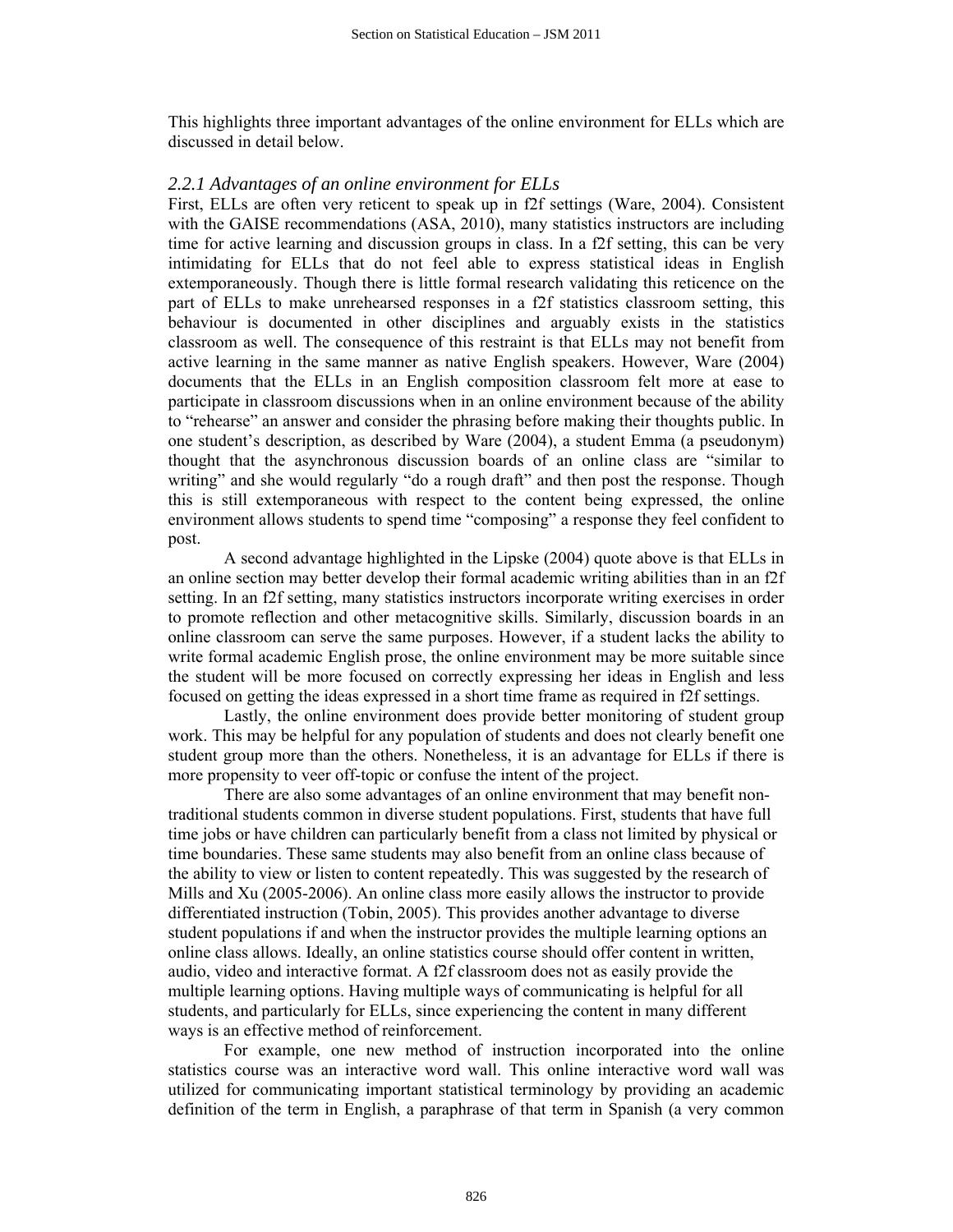primary language among students at the university) and an example of that term being used. At least one student emailed to say she found this a valuable tool and regularly utilized it. On the same note, students were allowed to create their own "statistical word walls" for one of the two asynchronous discussion board topics. This allowed each student to pick a term that was difficult to understand, provide a textbook definition, a paraphrase in their language of choice and demonstrate their understanding via example or illustration. Surprisingly, this also became a creative outlet for the course. The time and skill some of the students put into these word walls demonstrated that they enjoyed the activity and it provided an alternate outlet for demonstrating understanding. However, even with providing this method of learning statistical terminology some students still had difficulty understanding what sense of a word was relevant. For example, one student provided the Spanish term "sesgado" for translating "skewed". This term in Spanish does not really reflect the meaning of skewed in statistics, i.e. asymmetry in a probability distribution. Maybe something like "ametria" would have been more conceptually fitting.

#### *2.2.2 Pitfalls of an online environment for ELLs*

Though the advantages for ELLs in an online environment are important to highlight, the excerpt from Deimann and Bastiaens (2010) also points out some potential pitfalls. One pitfall of the online environment, anecdotally witnessed, is the lack of timely participation. This may be particularly troublesome to non-traditional students and ELLs since these student populations may benefit from added time for completing a project. When forming online groups for projects, the discussion boards utilized were always asynchronous. In order to encourage timely participation, a formal process for online group work fashioned after Meeuwsen (2010) was utilized. This required timely participation, very specific student roles and allowed groups to remove a member for non-participation or other problems (though none of the groups took this step).

Another potential problem is with regard specifically to asynchronous discussion boards. At times, the environment seemed too disjoint for ELLs to follow. Possibly a more structured discussion board structure is necessary if there is a high proportion of ELLs in an online course. On a related note, some students were just unwilling to participate in the discussion boards in a deeper level due to what they perceived as the argumentative nature of the environment. There is a tendency in some cultures to affirm or agree with statements and hence, relevant criticism seems rude and inappropriate. This is very common in cultures where respect is highly valued. In order to address this issue, halfway through the semester all reflections on student posts were required to have a compliment as well as a criticism of every post.

#### *2.2.3 Teaching recommendations for online ELL students*

Some of these teaching strategies seem to work equally well with ELL and non-ELL student populations. However, all teaching strategies that were picked out by ELL students as being "helpful" are included in the following.

*Group Work:* ELLs may benefit from group work even more than traditional non-ELL students. In group settings, students are able to play up their strengths and also learn from the other students. Moreover, in many cultures it is very natural and affirming for the student to work in a group setting since the "group" is more highly valued than the individual. With this is mind, it is important to pair or group ELL and non-ELL students so that a mutually beneficial group is created.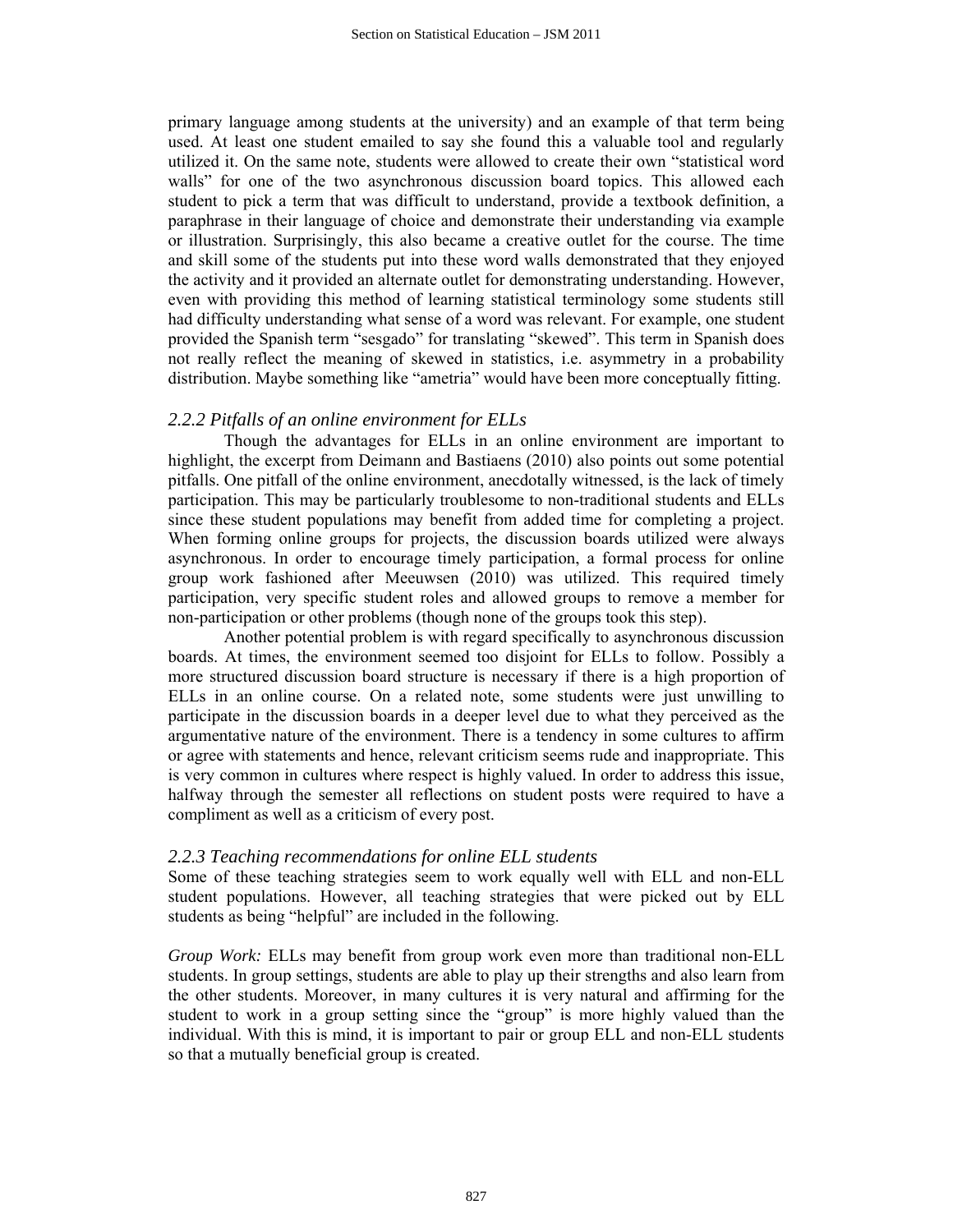*Discussion:* The online course utilized frequent student contribution to discussion boards. Overall, the students felt this connected them to the other students (and the instructor). However, as noted previously in Section 2.2, ELLs had the ability to rehearse and prepare for these boards and found this a preferable practice to usual f2f discussion. One comment from a student in the online course was:

"The concepts presented in the online format were understandable and the professor made herself available for questions…By having other students put their perspective on a topic [in discussion boards] made it easier to connect the dots between concept and real life association."

From this student's perspective, it was important to have the discussion boards to help with communication among the instructor and students. This need for "connection" was common to all students, but seems particularly important for ELLs. Note her use of the term association and the improper sentence structure. It is likely that she intended application rather than association. However, this is a nice example of how students from other language backgrounds have ideas that, perhaps due to language, do not get expressed correctly.

*Inquiry-based learning:* For ELLs, reading paragraphs of description is a particularly cumbersome task. Thus, a concerted effort was made the design of the online course to regularly include graphics and/or active learning activities whenever possible. This reduced the reading down to less than or equal to five minutes before another learning activity was required. The types of activities varied from surveying friends about a probability game to "playing" on an interactive applet available online. Thankfully, with the breadth of resources available online, this was not too difficult to include in the course.

*Peer Review:* The discussion groups were required to review each other's assignments before turning them in. This created a learning opportunity for ELLs to correct their writing before assessment.

*Word Walls:* The word walls provided a creative outlet and a chance for students to express statistical content in a comfortable format and/or language. What language was utilized was not dictated for the word walls except for requiring a formal English academic definition. There were word walls for which it was evident that the student understood the content by providing a complete paraphrase of the concept in Spanish, but provided an English definition that did not adequately describe the concept in the context of a statistics course.

*Screencasts:* There are several free resources for recording screencasts of your desktop. These are useful since the students can "see" your desktop and hear you explain concepts simultaneously. This is a particularly useful tool for students that are not digital natives. These students had frequent technical difficulties. Whenever these issues arose, a screencast showing what to do was posted to the website. These were also useful for ELLs who needed more modes of explanation. Another strength of these screencasts is that they can be made general enough to be reusable each semester. A free program is available for creating screencasts called Jing (TechSmith, 2010). This is very similar to Camtasia and is maintained by the same corporation. It allows screencasts with lengths 5 minutes or less. However, given that the attention span of an average student is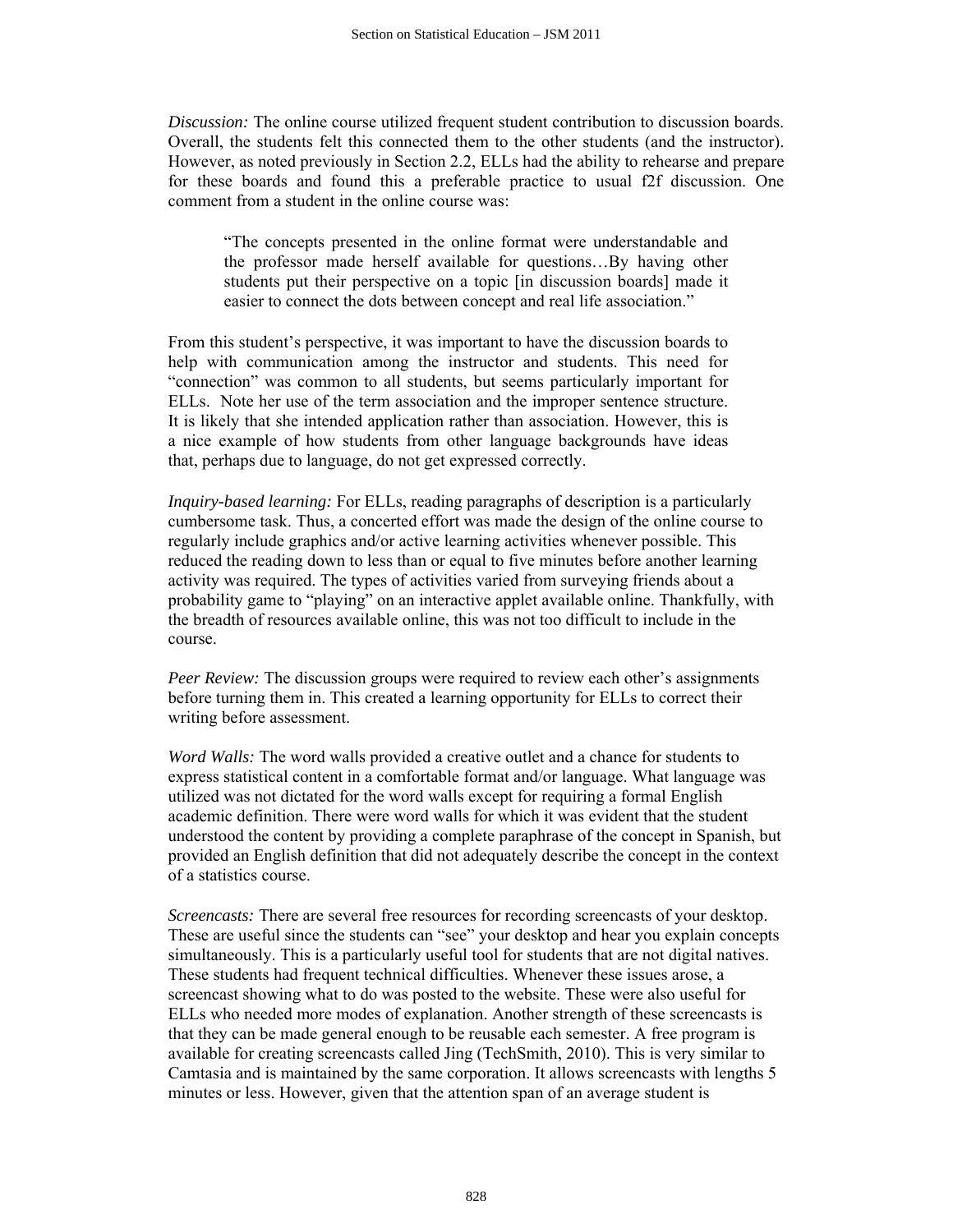approximately this length, this is not a problem. In the references, a URL is available for a download of the program.

## **Acknowledgments**

The authors express appreciation for the support of their home department and college, the UTEP Center for Effective Teaching and Learning (CETaL), and Project LEAP-UP (US Department of Education grant #T195N070132).

## **References**

American Statistical Association (2010), *Guidelines for Assessment and Instruction in Statistics Education (GAISE): College Report*. Alexandria, VA: American Statistical Association. Online: http://www.amstat.org/education/gaise/GAISECollege.htm

Deimann, M., and Bastiaens, T. (2010), "The Role of Volition in Distance Education: An Exploration of its Capacities". *The International Review of Research in Open and Distance Learning*, *11*(1), www.irrodl.org/index.php/irrodl/rt/printerFriendly/778/1484

Everson, M. G., and Garfield, J. (2008), "An Innovative Approach to Teaching Online Statistics Courses," *Technology Innovations in Statistics Education*, *2*(1). http://www.escholarship.org/uc/item/2v6124xr.

Franklin, C., and Garfield, J. (2006), "The GAISE Project: Developing Statistics Education Guidelines for Pre-K-12 and College Courses," in *Thinking and Reasoning with Data and Chance: 2006 NCTM Yearbook*, ed. G. Burrill, Reston, VA: National Council of Teachers of Mathematics, pp. 435-475.

Johnson, H. D., Dasgupta, N., Zhang, H., and Evans, M.A. (2009), "Internet Approach versus Lecture and Lab-Based Approach for Teaching an Introductory Statistical Methods Course: Students' Opinions," *Teaching Statistics*, *31*(1), 21-26.

Lesser, L. (2011), "Supporting Learners of Varying Levels of English Proficiency," *Statistics Teacher Network*, 77, 2-5. http://www.amstat.org/education/stn/pdfs/STN77.pdf

Lesser, L. (2010), "Equity and the Increasingly Diverse Tertiary Student Population: Challenges and Opportunities in Statistics Education." In C. Reading (Ed.), *Data and Context in Statistics Education: Towards an Evidence-Based Society. Proceedings of the Eighth International Conference on Teaching Statistics*, Ljubljana, Slovenia. Voorburg, The Netherlands: International Statistical Institute. http://www.stat.auckland.ac.nz/~iase/publications/icots8/ICOTS8\_3G3\_LESSER.pdf

Lesser, L. (2009), "Social Justice, Gender Equity, and Service Learning in Statistics Education: Lessons Learned from the DOE-Funded Project ACE (ACtion for Equity)". *Proceedings of the 2008 Joint Statistical Meetings, Section on Statistical Education*, pp. 424-431. Alexandria, VA: American Statistical Association*.* https://www.amstat.org/membersonly/proceedings/papers/300471.pdf

Lesser, L., and Winsor, M. (2009), "English Language Learners in Introductory Statistics: Lessons Learned from an Exploratory Case Study of Two Pre-Service